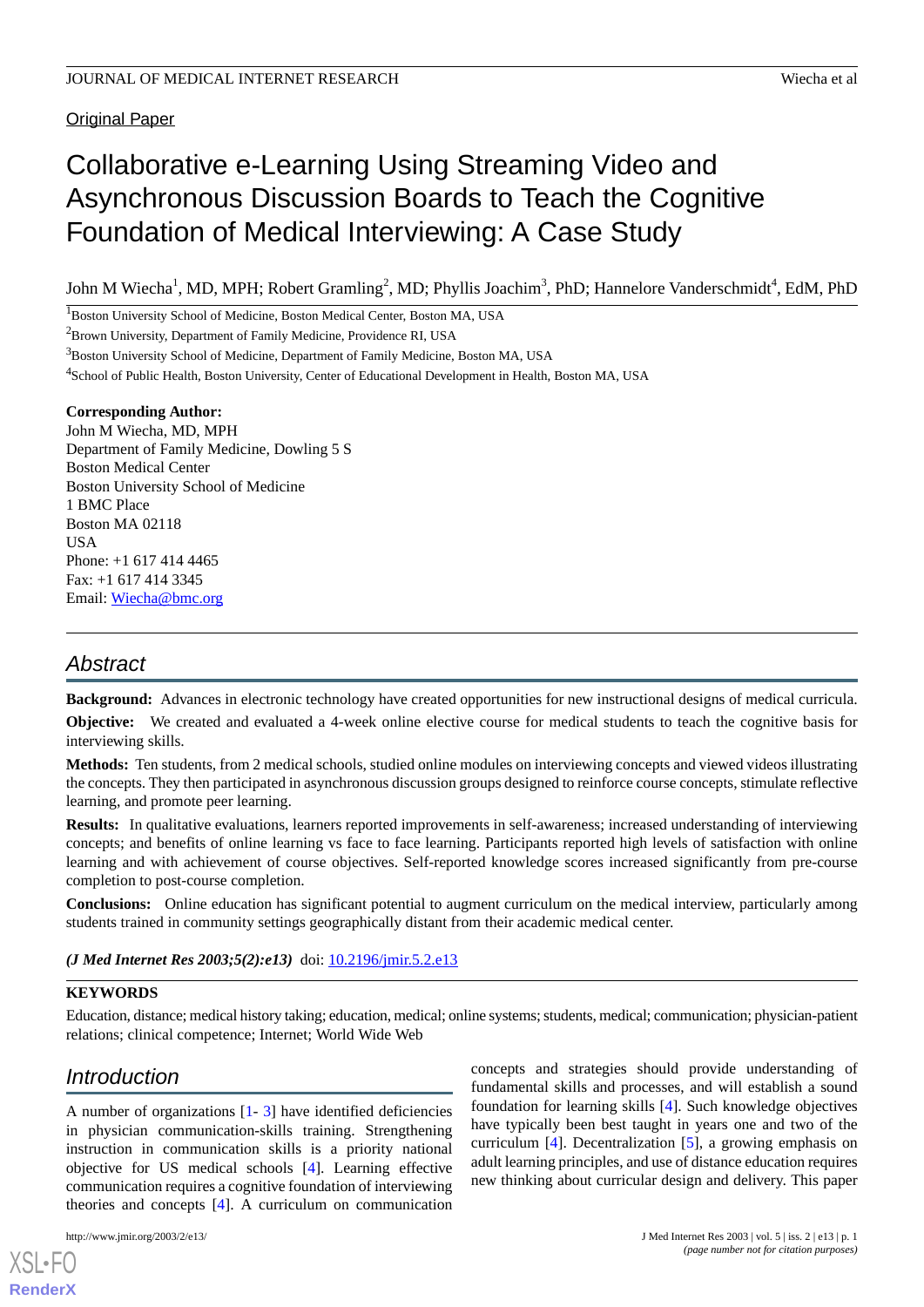reports our experiences with a new online method for teaching communication concepts to medical students.

# **Materials and Methods**

The instructional design we use for online courses [\[6](#page-6-0)] has the learner follow a deliberate sequence of educational activities ([Figure 1](#page-1-0)). Guided by the SEGUE (Set the Stage, Elicit

<span id="page-1-0"></span>**Figure 1.** Sequence of educational activities

Information, Give Information, Understand the Patient's Perspective, End the Encounter) framework of communication tasks [[4\]](#page-5-2), over 4 weeks in an online elective course we consecutively addressed questioning techniques, affect and nonverbal cues, eliciting the cardinal features of a symptom, and stages and transitions.



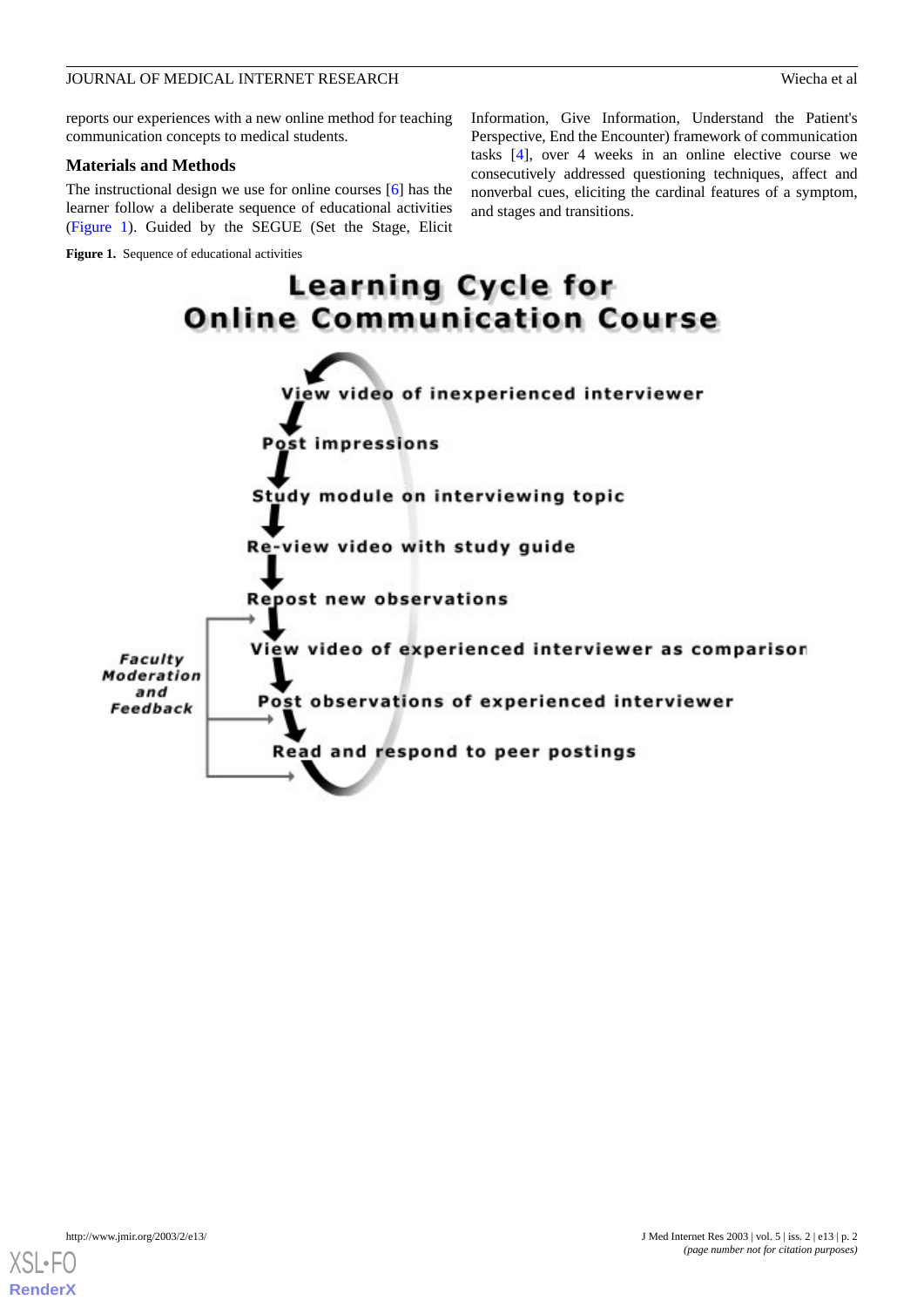<span id="page-2-0"></span>**Figure 2.** Videos on the Blackboard e-learning site showing inexperienced and experienced interviews with patients

|                                                                                                                                                           | e                    |                                                                 | W | ු |                                                                                     | 한 지 |
|-----------------------------------------------------------------------------------------------------------------------------------------------------------|----------------------|-----------------------------------------------------------------|---|---|-------------------------------------------------------------------------------------|-----|
|                                                                                                                                                           | John Wiecha          |                                                                 |   |   | O2sprgmedfammed: Family Medicine Medical Interviewing (Spring 2002)                 |     |
| Announcements                                                                                                                                             |                      | <b>Course Information</b>                                       |   |   |                                                                                     |     |
| <b>Course Information</b>                                                                                                                                 |                      | [Top]: [Ed Interviews Mary McQ]: [Ed's Interview with Mary McQ] |   |   |                                                                                     |     |
| <b>Staff Information</b>                                                                                                                                  | $\triangleleft$ Back | Current Location: Ed's Interview with Mary McQ                  |   |   |                                                                                     |     |
| Communication                                                                                                                                             |                      | Ed's Interview with Mary McQ                                    |   |   |                                                                                     |     |
| <b>External Links</b><br><b>Student Tools</b><br><b>BU Resources</b><br><b>Resources</b><br><b>Course Map</b><br>Logout<br>Search<br><b>Control Panel</b> |                      | $\triangleright$ 00 H<br> 44 CE                                 |   |   |                                                                                     |     |
| Powered By<br>Blackboard                                                                                                                                  |                      | 4 minutes. Press the arrow button to play.                      |   |   | Please be patient while the video loads. With slower connections, it can take up to |     |
|                                                                                                                                                           | $4$ Back             |                                                                 |   |   |                                                                                     |     |

Blackboard, a web-based learning system [[7\]](#page-6-1) was used to organize course material and activities ([Multimedia Appendix](#page-5-4) [1\)](#page-5-4). Two videos, delivered online through the Blackboard courseware and produced with GeoSystems compression software, illustrated the concepts presented each week in the Web-based text modules ([Figure 2\)](#page-2-0). The videos were between 15 and 20 minutes in length. The first video demonstrated inexperienced interviewing by showing a first-year student interviewing a woman (Mary) with a depressed affect and dyspepsia. The second video was of a family physician interviewing a young man (Ed) with the same symptoms, and demonstrated a more-experienced interviewer. Each video was streamed through the course Web site.

Students received access to a moderated, asynchronous discussion board and were required to post their impressions and observations each week. If necessary (that is, if they lagged in posting), they were reminded by the moderator. Using established principles [[8-](#page-6-2) [9](#page-6-3)] (including probing participants for deeper reflection, challenging assertions by contrasting differing viewpoints and observations, and summarizing concepts and conclusions included in the postings to provide closure to each week's discussion), trained faculty moderated the discussion groups. Discourse should be a component of courses teaching communication concepts [\[4\]](#page-5-2). At the course midpoint (ie, after 2 weeks) and at course end, students also received written feedback on their participation and performance by personal e-mail from one of the authors (PJ).

 $XSI - F($ **[RenderX](http://www.renderx.com/)**

#### **Evaluation Instruments and Processes**

Qualitative assessments included one-to-one in-person interviews using open-ended questions, analysis of student course postings, and a face-to-face focus group with all 10 students, done by a facilitator previously unknown to the students. Interviews and focus groups were recorded and transcribed, and analyzed for emerging themes by one investigator (RG).

Eleven formative evaluation questions [\(Table 1\)](#page-3-0) were presented 1 week after the course using a Web-based questionnaire. Each question was scored on a 7-point Likert scale.

Students also completed pre-course and post-course Web-based questionnaires with 21 items [\(Multimedia Appendix 2](#page-5-5) and [Multimedia Appendix 3\)](#page-5-6), each scored on a scale from 1 (no understanding) to 10 (complete understanding), grouped into 4 categories (shown in [Table 2](#page-3-1)) corresponding to the major course objectives. Before/after scores were compared using a paired t test.

We calculated for each student a mean score on the baseline knowledge items. This score was linearly correlated with the number of interviews each student reported having completed to date ( $r = 0.9412$ ,  $P < .001$ ), providing support for the construct validity of the self-reported knowledge measures ([Figure 3](#page-3-2)).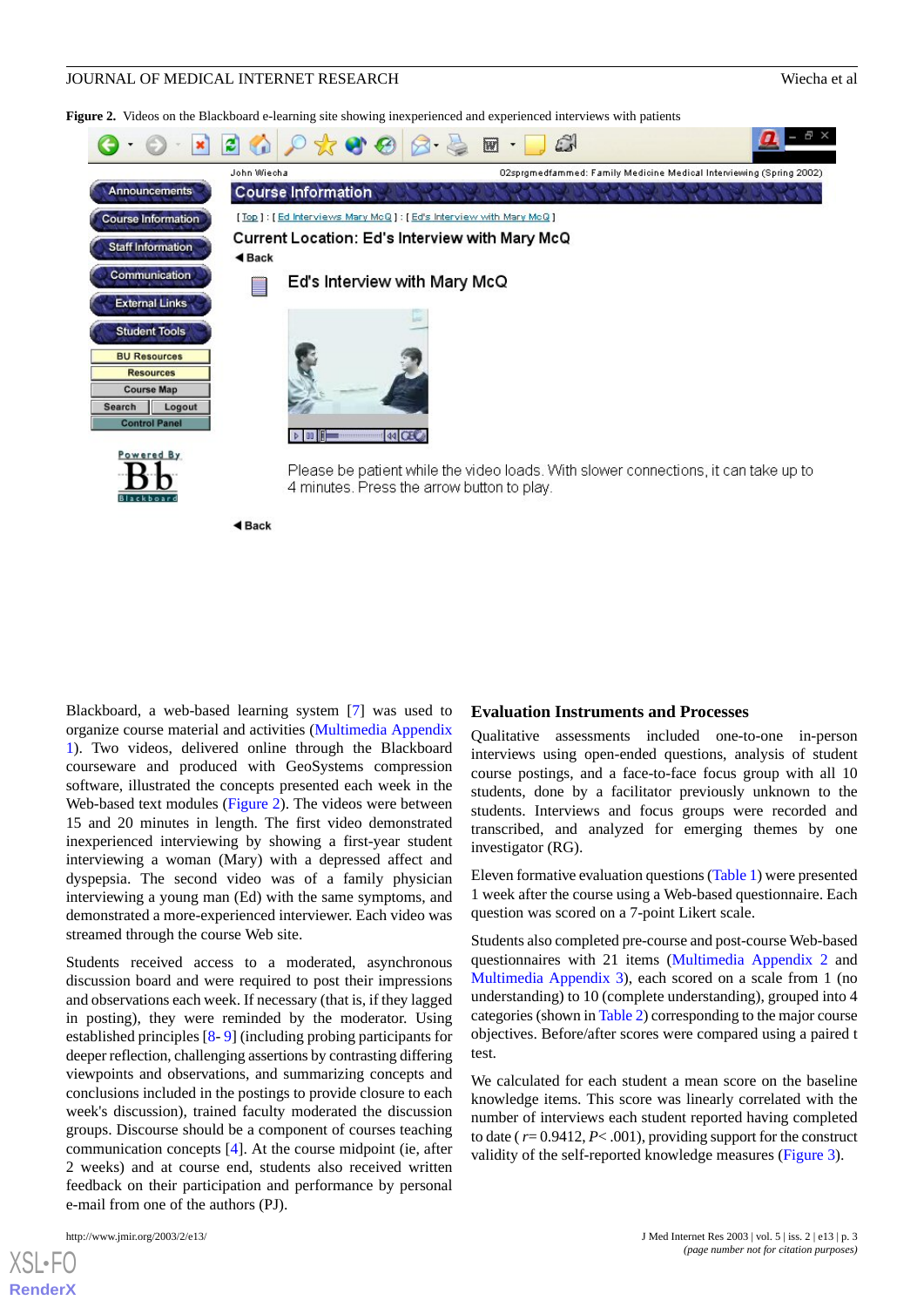<span id="page-3-0"></span>

|                                                                                     | Agreement $(n = 9)$    |                           |  |
|-------------------------------------------------------------------------------------|------------------------|---------------------------|--|
|                                                                                     | $Mean*(Maximum = 7.0)$ | Agree Strongly $n$ $(\%)$ |  |
| The faculty interview was effective in demonstrating principles of interviewing     | 6.4                    | 7(77.8)                   |  |
| The student interview was effective in demonstrating principles of interviewing     | 5.1                    | 3(33.3)                   |  |
| I valued interacting with faculty online via the threaded discussions groups        | 6.3                    | 6(66.7)                   |  |
| I valued interacting with other students online via the threaded discussion groups  | 6.2                    | 5(55.6)                   |  |
| I received feedback on my questions and concerns from BU faculty during the course  | 6.1                    | 4(44.4)                   |  |
| During this course I learned from other students                                    | 5.7                    | 1(11.1)                   |  |
| I had adequate time in my schedule to complete the assignments in the online course | 6.1                    | 6(66.7)                   |  |
| The online course was easy to use                                                   | 6.3                    | 7(77.8)                   |  |
| I enjoyed the online course                                                         | 5.9                    | 3(33.3)                   |  |
| I would recommend that other students take this course                              | 6.1                    | 5(55.6)                   |  |
| I would be interested in other online courses in medical school                     | 6.1                    | 5(55.6)                   |  |

<span id="page-3-1"></span>\* Scaled as: 1= Disagree Strongly, 2= Disagree Moderately, 3= Disagree Slightly, 4=Neutral, 5= Agree Slightly, 6= Agree Moderately, 7= Agree Strongly.

Table 2. Level of understanding of interviewing concepts<sup>\*</sup>

| <b>Ouestion Group</b>                                                          | <b>Pre-course</b> | Post-course | <b>Mean Gain</b> | $P$ Value # |
|--------------------------------------------------------------------------------|-------------------|-------------|------------------|-------------|
| Structure of the interview (6 items)                                           | 6.2               | 8.7         | 2.5              | 0.003       |
| with the patient $(6$ items) Relationship with the pa- $6.5$<br>tient(6 items) |                   | 8.4         | 1.9              | 0.002       |
| Assessing affect(3 items)                                                      | 6.6               | 8.6         | 2.0              | 0.001       |
| Collecting data (6 items)                                                      | 5.6               | 8.5         | 2.9              | 0.002       |

<span id="page-3-2"></span>\* Each question group consists of 5 or 6 questions, each scored on a scale from 1(no understanding) to 10 (complete understanding). Presented are the mean scores of the students in each question group.

# Using paired t test

Figure 3. Interviewing experience vs. baseline interviewing knowledge



The course was offered to students between their first and second year at 2 medical schools to benefit from the

inter-institutional learning facilitated by Web-based distance education. Our enrollment target of 10 students was reached

[XSL](http://www.w3.org/Style/XSL)•FO **[RenderX](http://www.renderx.com/)**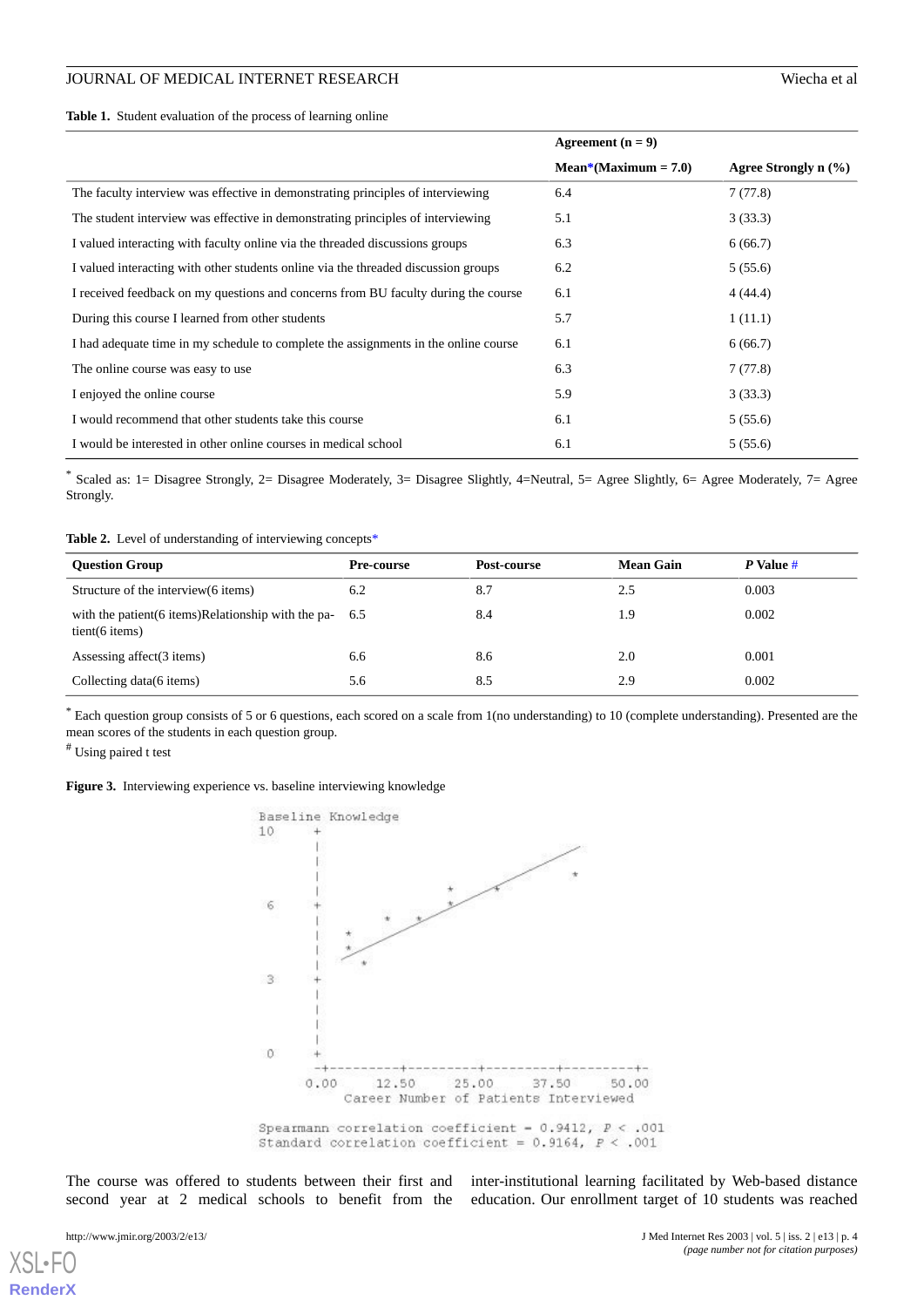with 7 students from Boston University and 3 from the University of Massachusetts. Two working groups of 5 students were created, in our experience an ideal size for online course discussions [[6](#page-6-0)[,10](#page-6-4)].

# *Results*

Of the 10 students who started the course, one student dropped out of the course due to schedule conflicts, while 9 students completed the course and evaluations. Students made an average of 14 written postings during the 4-week course.

#### <span id="page-4-0"></span>**Textbox 1.** Major Themes

Theme 1: Theoretical understanding and self-awareness.

*Student: "I really do think I have a more organized picture in my head of what I want to do the next time I sit down."* Theme 2: Benefits compared to face-to-face interaction.

*Student 1: "You're forced to think through a good response and good interpretation . . . "*

*Student 2: "I think it's great. I never thought that I would, I'm very computer illiterate, I never thought that I would choose to do something online as opposed to just on paper or in class, but it was so convenient and so like relaxing you know? I took away a ton from it too. I mean I really feel like I did."*

*Student 3: "You're so much more likely to learn if you're doing it when you're ready for it."*

*Student 4: "I felt like there were some things that I was really able to take my time with and understand."*

Also apparent from the group was a desire for variation in interviews to analyze (Theme 3) and opportunities to apply the concepts to real patients (Theme 4).

 $\pmb{\times}$ 

 $\pmb{\times}$ 

Open-ended comments on the course evaluation form supported these themes, and provided more detail about advantages of online learning in this course over more conventional methods. Two students provided representative viewpoints:

*Student 1: ". . . interacting with students in the on-line format allowed for well thought-out, comprehensive responses and much more insightful comments than sometimes heard in a classroom. I attribute this to the time one has to sit and think through a response, choose the words carefully, and elaborate uninterrupted. There's less pressure on-line, so you*

<span id="page-4-2"></span><span id="page-4-1"></span>**Figure 4.** Gain in knowledge, by baseline knowledge

*can piece together your thoughts with less stress and greater sincerity."*

A qualitative analysis of the postings from course assignments consistently provided evidence of concept acquisition. A

*I realized that I never truly noticed any of Mary's or Ed's affect or non-verbal cues when I previously viewed the interview. However, when I watched the interview for a second time, I noticed many*

Major themes to emerge from the focus group are presented in

*interactions that I had not before.*

*Student 2: "The strengths are the high level of participation and interaction and conversation (more so than in any other course so far.)"*

# **Quantitative Results**

representative posting:

[Textbox 1.](#page-4-0)

Students rated all aspects of the course highly ([Table 1](#page-3-0)) and knowledge scores increased significantly ( *P*< .01) at the end of the course ([Table 2](#page-3-1)). As can be expected, students who reported the least baseline knowledge reported the greatest increase in understanding of course concepts ( $r=0.79$ ,  $P=.015$ ) ([Figure 4\)](#page-4-1).

**Figure 5.** Correlation between words posted to course discussion group and gain in knowledge

Also, gain correlated with the number of words posted to the course discussion group ( $r = 0.72$ ,  $P = .02$ ), suggesting that greater educational effort was correlated with greater self-reported gain in knowledge ([Figure 5](#page-4-2)).

# *Discussion*

The students completing this course participated at a high level and rated it highly on learning process and achievement of course goals. Our data suggests that it increased student understanding of basic concepts underlying effective clinical

[XSL](http://www.w3.org/Style/XSL)•FO **[RenderX](http://www.renderx.com/)**

communication. The course's acceptance was in large part due to its congruence with principles of adult learning [[11\]](#page-6-5) such as self pacing, reflective learning, and collaborative learning from peers [\[11](#page-6-5)]. Participants noted a number of advantages of online learning. Although there are only rare examples in the literature of online courses on communication skills for medical professionals or students [\[12](#page-6-6)], this study does add to the growing literature in medicine and in fields outside of medicine [[13-](#page-6-7) [15\]](#page-6-8), suggesting the effectiveness of Internet-based distance education. However, more-rigorous evaluations with control groups and a larger number of participants are required to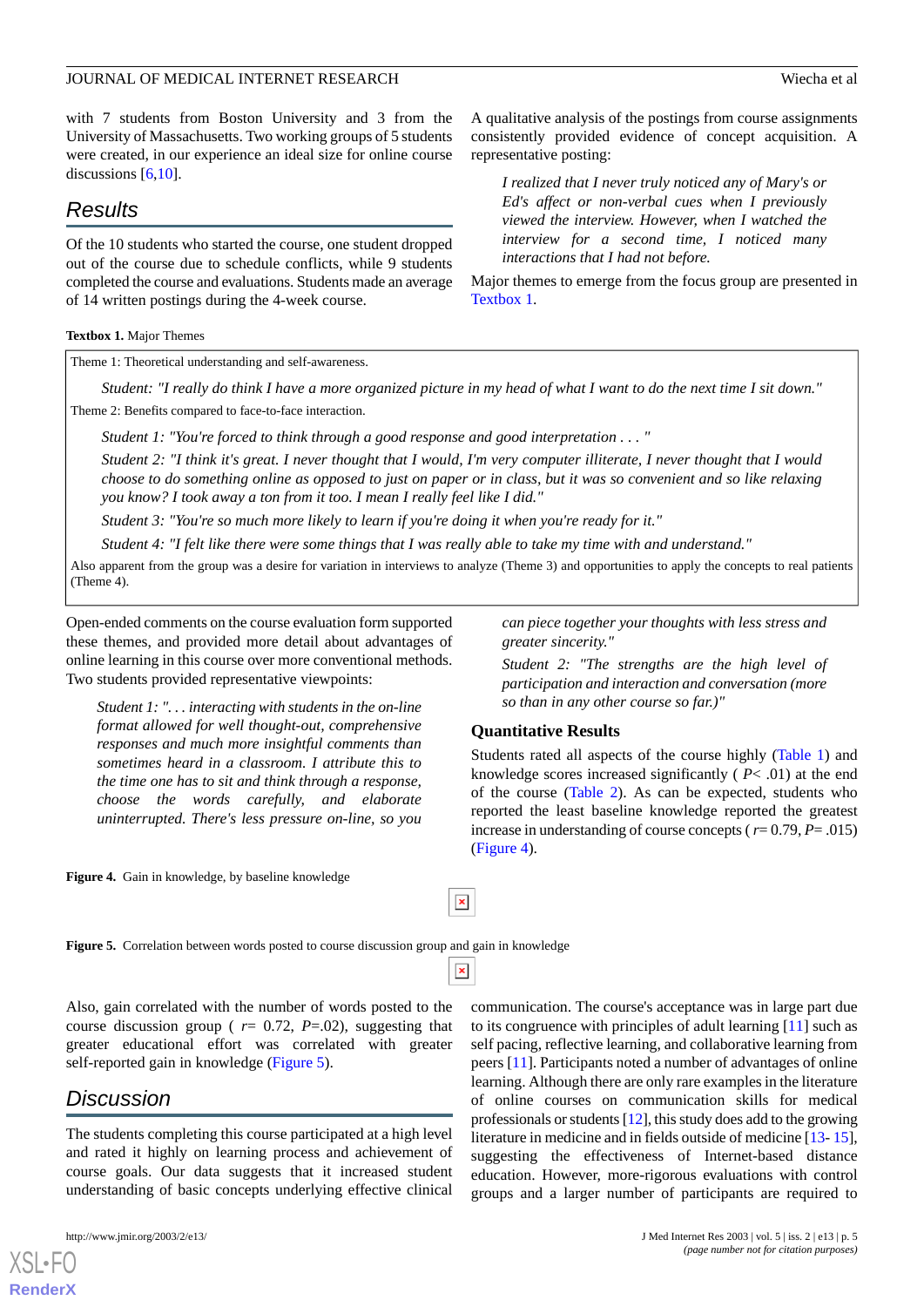establish which factors and participant characteristics are determinants of effective learning. Medical-education studies generally show that Internet-based instruction is at least as effective as conventional methods [[16-](#page-6-9) [18\]](#page-6-10) and in some cases superior [\[19](#page-6-11)- [21](#page-6-12)]. However, a recent meta-analysis of Web-based learning in medical education did not find this method superior to conventional methods, but did acknowledge that studies are needed that better compare instructional *methods* rather than comparing instructional *media*, as has been the focus of many studies to date, rendering conclusions about the relative merits of online vs face-to-face methods difficult to make [[22\]](#page-6-13). A carefully-designed, carefully-taught, and carefully-evaluated online course may effect better learning outcomes than face to face instruction [\[23](#page-6-14)]. Based on the limitations of research to date, it is clear that further work is needed to assess the impact and acceptance of small group online education, and the role of faculty or other moderators in online medical education courses [\[19](#page-6-11),[24-](#page-6-15) [26\]](#page-6-16). The acceptance of this method in a broader, unselected student population will be of interest. Evidence suggests that most learners will ultimately be successful online learners [[27\]](#page-6-17). We also note that self report of learning is less reliable than direct measurement of knowledge acquisition. However, there was consistency of findings from the mixed-method approach used to evaluate this course. Given the favorable results from this elective, we plan to integrate elements of this online course into the preclinical-years' communication-skills curricula for use by all first-year students.

Jordan Cohen, the President of the Association of American Medical Colleges (AAMC), in a speech once exhorted medical educators to seize "the potential of the technological revolution to transform the way students learn" [\[28](#page-6-18)]. In response, we have developed a new method of introducing the cognitive basis for communication using electronic technology. It should also be applicable to other content areas and is likely to prove particularly useful as medical education becomes increasingly decentralized.

## **Acknowledgments**

This work was supported by an Instructional Technology Grant from Boston University, and by the Robert Wood Johnson Foundation via a Generalist Physician Faculty Scholars Award, both to Dr. Wiecha.

# <span id="page-5-4"></span>**Conflicts of Interest**

None declared.

# **Multimedia Appendix 1**

## <span id="page-5-5"></span>**Course Material**

[[PPT File, 1.2MB](https://jmir.org/api/download?alt_name=jmir_v5i2e13_app1.ppt&filename=3df979673d39bcc6f8f9e00147ffc6ab.ppt)-]

# **Multimedia Appendix 2**

# <span id="page-5-6"></span>**Interviewing Pre Survey Questionnaire**

[[HTML, 90KB](https://jmir.org/api/download?alt_name=jmir_v5i2e13_app2.html&filename=4bc0cc11037819bd5a6d2c456221ca4c.html)-]

# **Multimedia Appendix 3**

## <span id="page-5-0"></span>**Interviewing Post Survey Questionnaire**

[[HTML, 122KB](https://jmir.org/api/download?alt_name=jmir_v5i2e13_app3.html&filename=2f687ef7d432f3b6bbd7fb627da854c3.html)-]

## **References**

- <span id="page-5-1"></span>1. ; Liaison Committee on Medical Education. Functions and structure of a medical school. Washington, DC: Liaison Committee on Medical Education; 1998.
- <span id="page-5-2"></span>2. ; US Dept of Health and Human Services. Physician education for a changing health care environment: Council on Graduate Medical Education thirteenth report (SuDoc HE 20.9019:P 56/2). Washington, DC: U.S. Dept. of Health and Human Services, Health Resources and Services Administration; 1999.
- <span id="page-5-3"></span>3. ; Association of American Medical Colleges. Physicians for the twenty-first century. Report of the Project Panel on the General Professional Education of the Physician and College Preparation for Medicine. J Med Educ 1984 Nov;59(11 Pt 2):1-208.
- 4. ; Association of American Medical Colleges. Medical School Objectives Project. Report III: Contemporary issues in medicine: communication in medicine. Washington, DC: Association of American Medical Colleges; 1999.
- 5. Schroeder SA. Expanding the site of clinical education: moving beyond the hospital walls. J Gen Intern Med 1988;3(2 Suppl):S5-14. [Medline: [88199708\]](http://www.ncbi.nlm.nih.gov/entrez/query.fcgi?cmd=Retrieve&db=PubMed&list_uids=88199708&dopt=Abstract)

[XSL](http://www.w3.org/Style/XSL)•FO **[RenderX](http://www.renderx.com/)**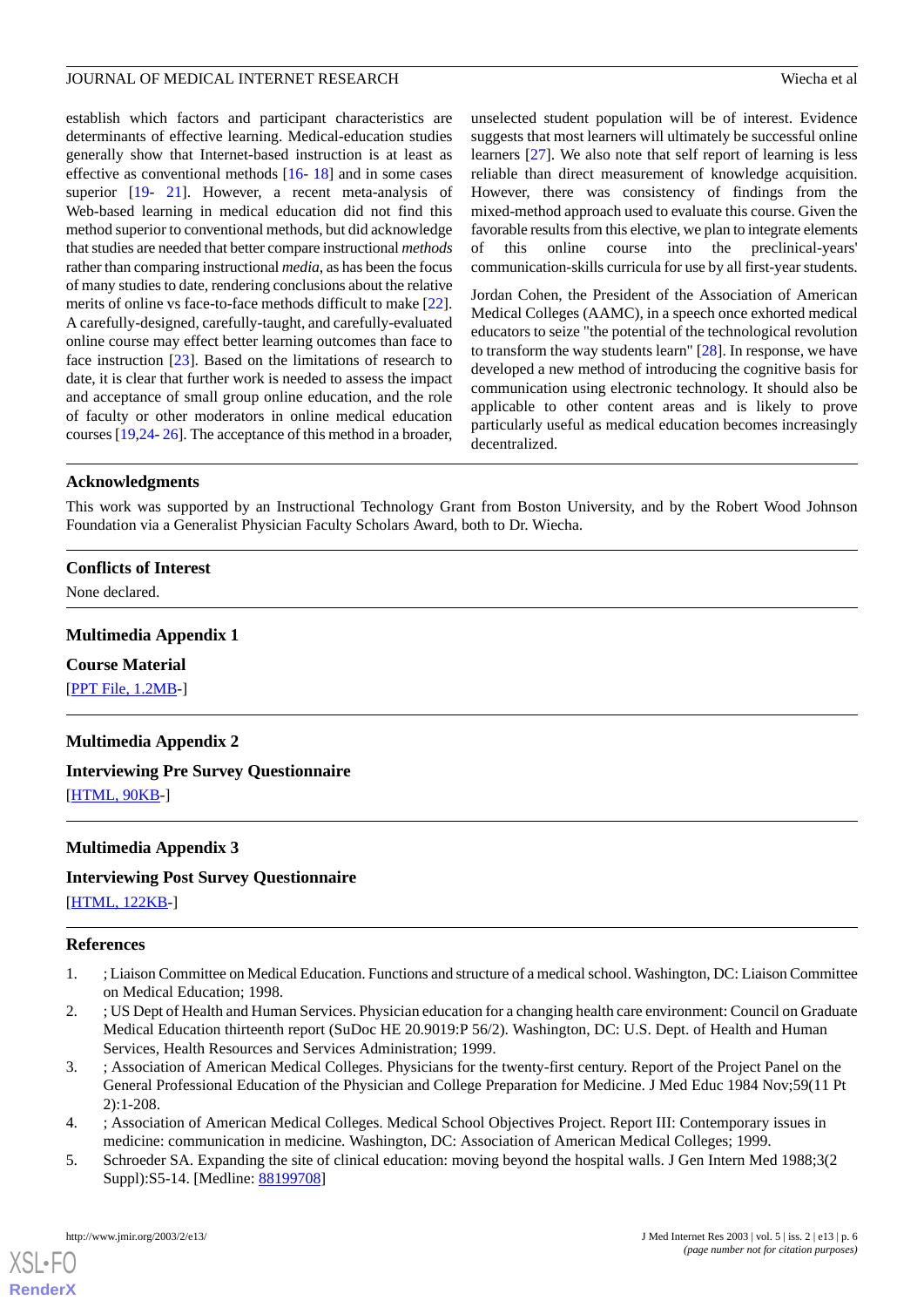- <span id="page-6-0"></span>6. Wiecha JM, Vanderschmidt H, Schilling K. HEAL: an instructional design model applied to an online clerkship in family medicine. Acad Med 2002 Sep;77(9):925-926. [Medline: [22215330\]](http://www.ncbi.nlm.nih.gov/entrez/query.fcgi?cmd=Retrieve&db=PubMed&list_uids=22215330&dopt=Abstract)
- <span id="page-6-2"></span><span id="page-6-1"></span>7. ; Blackboard, Inc. Home page. URL: <http://www.blackboard.com/> [accessed 2003 Jun 23]
- <span id="page-6-3"></span>8. Collison G, Elbaum B, Haavind S, Tinker R. Facilitating Online Learning: Effective Strategies for Moderators. Madison, WI: Atwood Pub; Oct 1, 2000.
- <span id="page-6-4"></span>9. ; The Concord Consortium. Courses. Facilitating online learning by moving out of the middle. URL: [http://concord.org/](http://concord.org/courses/MOOM/) [courses/MOOM/](http://concord.org/courses/MOOM/) [accessed 2003 Jun 23]
- <span id="page-6-5"></span>10. Wiecha J, Barrie N. Collaborative online learning: a new approach to distance CME. Acad Med 2002 Sep;77(9):928-929. [Medline: [22215334](http://www.ncbi.nlm.nih.gov/entrez/query.fcgi?cmd=Retrieve&db=PubMed&list_uids=22215334&dopt=Abstract)]
- <span id="page-6-6"></span>11. Whitman N. The physician as teacher. Salt Lake City, UT: Whitman Associates; 1997.
- <span id="page-6-7"></span>12. Fleetwood J, Vaught W, Feldman D, Gracely E, Kassutto Z, Novack D. MedEthEx Online: a computer-based learning program in medical ethics and communication skills. Teach Learn Med 2000;12(2):96-104. [Medline: [21121510](http://www.ncbi.nlm.nih.gov/entrez/query.fcgi?cmd=Retrieve&db=PubMed&list_uids=21121510&dopt=Abstract)] [doi: [10.1207/S15328015TLM1202\\_7](http://dx.doi.org/10.1207/S15328015TLM1202_7)]
- 13. Ryan WJ. Online and in the classroom: the numbers and what they might mean. In: Community College Innovations Conference. Boston, MA: League for Innovation in the Community College; 2002.
- <span id="page-6-8"></span>14. Thirunarayanan MO, Pérez-Prado A. Comparing Web-based and classroom-based learning: a quantitative study. Journal of Research on Technology in Education 2002;34(2):131-137.
- <span id="page-6-9"></span>15. Johnson SD, Aragon S, Shaik N, Palma-Rivas NDe Bra P, Leggett JJ. Comparative analysis of online vs. face to face instruction. In: Proceedings of WebNet 99: World Conference on the WWW and Internet. Charlottesville, VA: Association for the Advancement of Computing in Education (AACE); 1999.
- 16. Mehta MP, Sinha P, Kanwar K, Inman A, Albanese M, Fahl W. Evaluation of Internet-based oncologic teaching for medical students. J Cancer Educ 1998;13(4):197-202. [Medline: [99098246](http://www.ncbi.nlm.nih.gov/entrez/query.fcgi?cmd=Retrieve&db=PubMed&list_uids=99098246&dopt=Abstract)]
- <span id="page-6-11"></span><span id="page-6-10"></span>17. Hobbs GD, Moshinskie JF, Roden SK, Jarvis JL. A comparison of classroom and distance learning techniques for rural EMT-I instruction. Prehosp Emerg Care 1998;2(3):189-191. [Medline: [98336564](http://www.ncbi.nlm.nih.gov/entrez/query.fcgi?cmd=Retrieve&db=PubMed&list_uids=98336564&dopt=Abstract)]
- 18. Zucker DM, Asselin M. Migrating to the web: the transformation of a traditional RN to BS program. J Contin Educ Nurs 2003;34(2):86-89. [Medline: [22561667](http://www.ncbi.nlm.nih.gov/entrez/query.fcgi?cmd=Retrieve&db=PubMed&list_uids=22561667&dopt=Abstract)]
- <span id="page-6-12"></span>19. Chan DH, Leclair K, Kaczorowski J. Problem-based small-group learning via the Internet among community family physicians: a randomized controlled trial. MD Comput 1999;16(3):54-58. [Medline: [99368458\]](http://www.ncbi.nlm.nih.gov/entrez/query.fcgi?cmd=Retrieve&db=PubMed&list_uids=99368458&dopt=Abstract)
- <span id="page-6-13"></span>20. Leong SL, Baldwin CD, Adelman AM. Integrating Web-based computer cases into a required clerkship: development and evaluation. Acad Med 2003 Mar;78(3):295-301. [Medline: [22520215\]](http://www.ncbi.nlm.nih.gov/entrez/query.fcgi?cmd=Retrieve&db=PubMed&list_uids=22520215&dopt=Abstract)
- <span id="page-6-14"></span>21. Radjenovic D, Wallace FL. Computer-based remote diabetes education for school personnel. Diabetes Technol Ther 2001;3(4):601-607. [Medline: [21908027](http://www.ncbi.nlm.nih.gov/entrez/query.fcgi?cmd=Retrieve&db=PubMed&list_uids=21908027&dopt=Abstract)] [doi: [10.1089/15209150152811225](http://dx.doi.org/10.1089/15209150152811225)]
- <span id="page-6-15"></span>22. Chumley-jones HS, Dobbie A, Alford CL. Web-based learning: sound educational method or hype? A review of the evaluation literature. Acad Med 2002 Oct;77(10 Suppl):S86-S93. [Medline: [22264731](http://www.ncbi.nlm.nih.gov/entrez/query.fcgi?cmd=Retrieve&db=PubMed&list_uids=22264731&dopt=Abstract)]
- 23. Lipman AJ, Sade RM, Glotzbach AL, Lancaster CJ, Marshall MF. The incremental value of internet-based instruction as an adjunct to classroom instruction: a prospective randomized study. Acad Med 2001 Oct;76(10):1060-1064. [Medline: [21481109](http://www.ncbi.nlm.nih.gov/entrez/query.fcgi?cmd=Retrieve&db=PubMed&list_uids=21481109&dopt=Abstract)]
- <span id="page-6-16"></span>24. Hay PJ, Katsikitis M. The 'expert' in problem-based and case-based learning: necessary or not? Med Educ 2001 Jan;35(1):22-26. [Medline: [20572139](http://www.ncbi.nlm.nih.gov/entrez/query.fcgi?cmd=Retrieve&db=PubMed&list_uids=20572139&dopt=Abstract)] [doi: [10.1046/j.1365-2923.2001.00679.x\]](http://dx.doi.org/10.1046/j.1365-2923.2001.00679.x)
- <span id="page-6-18"></span><span id="page-6-17"></span>25. Marshall JN, Stewart M, Ostbye T. Small-group CME using e-mail discussions. Can it work? Can Fam Physician 2001 Mar;47:557-563. [Medline: [21177577](http://www.ncbi.nlm.nih.gov/entrez/query.fcgi?cmd=Retrieve&db=PubMed&list_uids=21177577&dopt=Abstract)]
- 26. Spallek H, Pilcher E, Lee JY, Schleyer T. Evaluation of web-based dental CE courses. J Dent Educ 2002 Mar;66(3):393-404 [[FREE Full text](http://www.jdentaled.org/cgi/pmidlookup?view=reprint&pmid=11936230)] [Medline: [21933236](http://www.ncbi.nlm.nih.gov/entrez/query.fcgi?cmd=Retrieve&db=PubMed&list_uids=21933236&dopt=Abstract)]
- 27. Harasim L, Hiltz SR, Teles L, Turoff M. Learning Networks: A Field Guide to Teaching and Learning On-Line. Cambridge, MA: The MIT Press; Sep 5, 1995.
- 28. Cohen JJ. Leading the Information Revolution. 1997. URL: <http://ww.academicmedicine.org/> [accessed 1998 May]

*submitted 05.11.02; peer-reviewed by J Stringer; comments to author 15.04.03; revised version received 25.06.03; accepted 26.06.03; published 27.06.03*

*Please cite as:*

*Wiecha JM, Gramling R, Joachim P, Vanderschmidt H Collaborative e-Learning Using Streaming Video and Asynchronous Discussion Boards to Teach the Cognitive Foundation of Medical Interviewing: A Case Study J Med Internet Res 2003;5(2):e13 URL: <http://www.jmir.org/2003/2/e13/> doi: [10.2196/jmir.5.2.e13](http://dx.doi.org/10.2196/jmir.5.2.e13) PMID: [12857669](http://www.ncbi.nlm.nih.gov/entrez/query.fcgi?cmd=Retrieve&db=PubMed&list_uids=12857669&dopt=Abstract)*